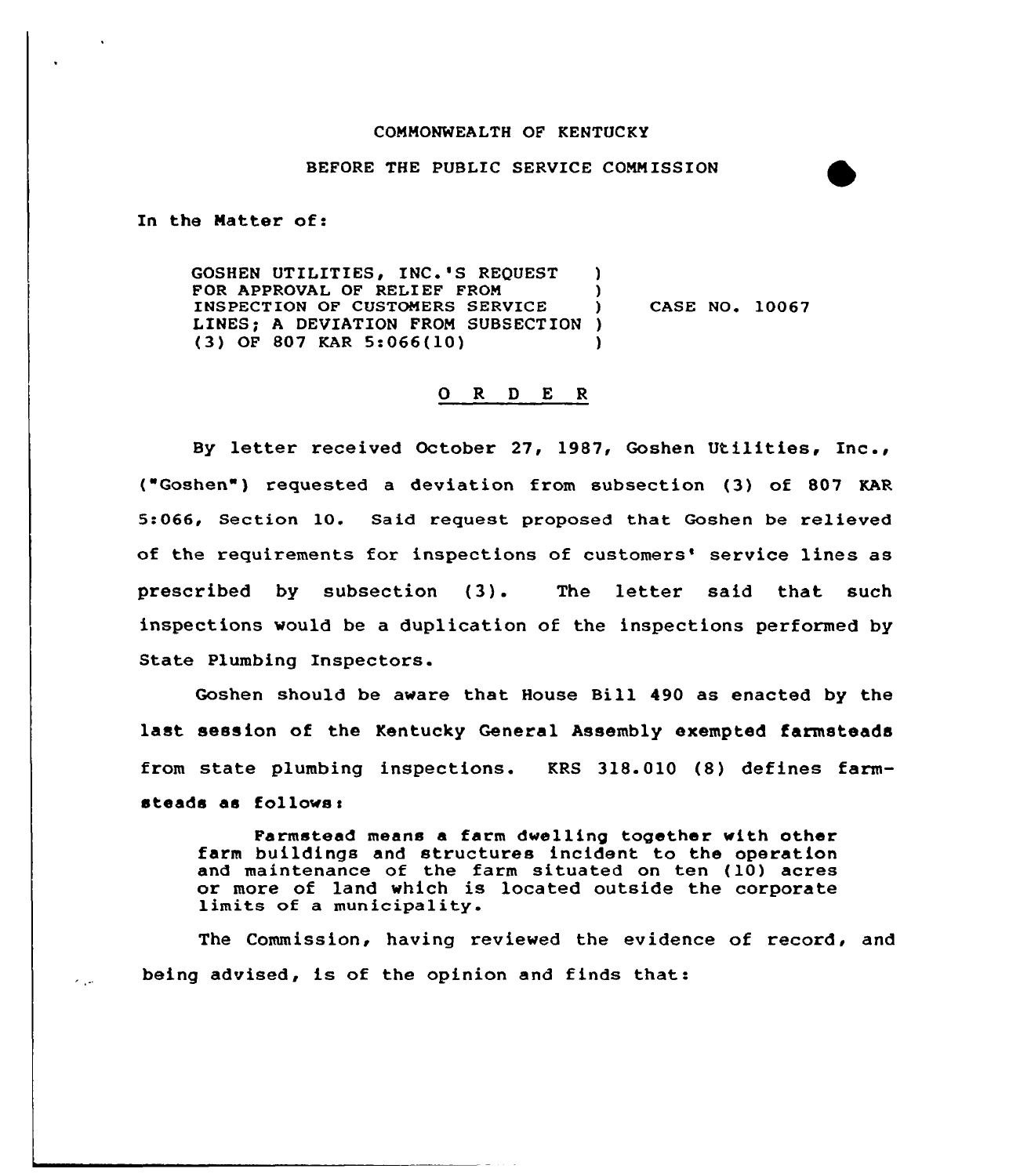l. The Kentucky Department of Housing, Building and Construction, in accordance with KRS 318.134 requires that a permit be obtained for the installation of customers' service lines.

2. State plumbing inspectors of the Department of Housing, Building and Construction in accordance with KRS 318.134 make inspections of customers' service lines except for those installations made for farmsteads or those installations under the jurisdiction of local government inspectors.

3. <sup>A</sup> local government may, by ordinance, enact the Kentucky State Plumbing Code and regulate the installation of service lines within its jurisdictional area in accordance with KRS 318.140.

4. Subject to the exclusion of customers' service lines that are not inspected by state plumbing inspectors per KRS 318.134 or local government plumbing inspectors per KRS 318.140, Goshen's requested deviation from the requirements of subsection  $(3)$  of 807 KAR 5:066(10) should be granted.

IT IS THEREFORE ORDERED that Goshen's request for a deviation from subsection {3) of 807 KAR 5:066{10) for those service lines inspected by state or local plumbing inspectors under KRS 318 be and it hereby is granted. Goshen shall, however, conduct such inspections where the same are not provided by state or local plumbing inspectors under KRS 318.

 $-2-$